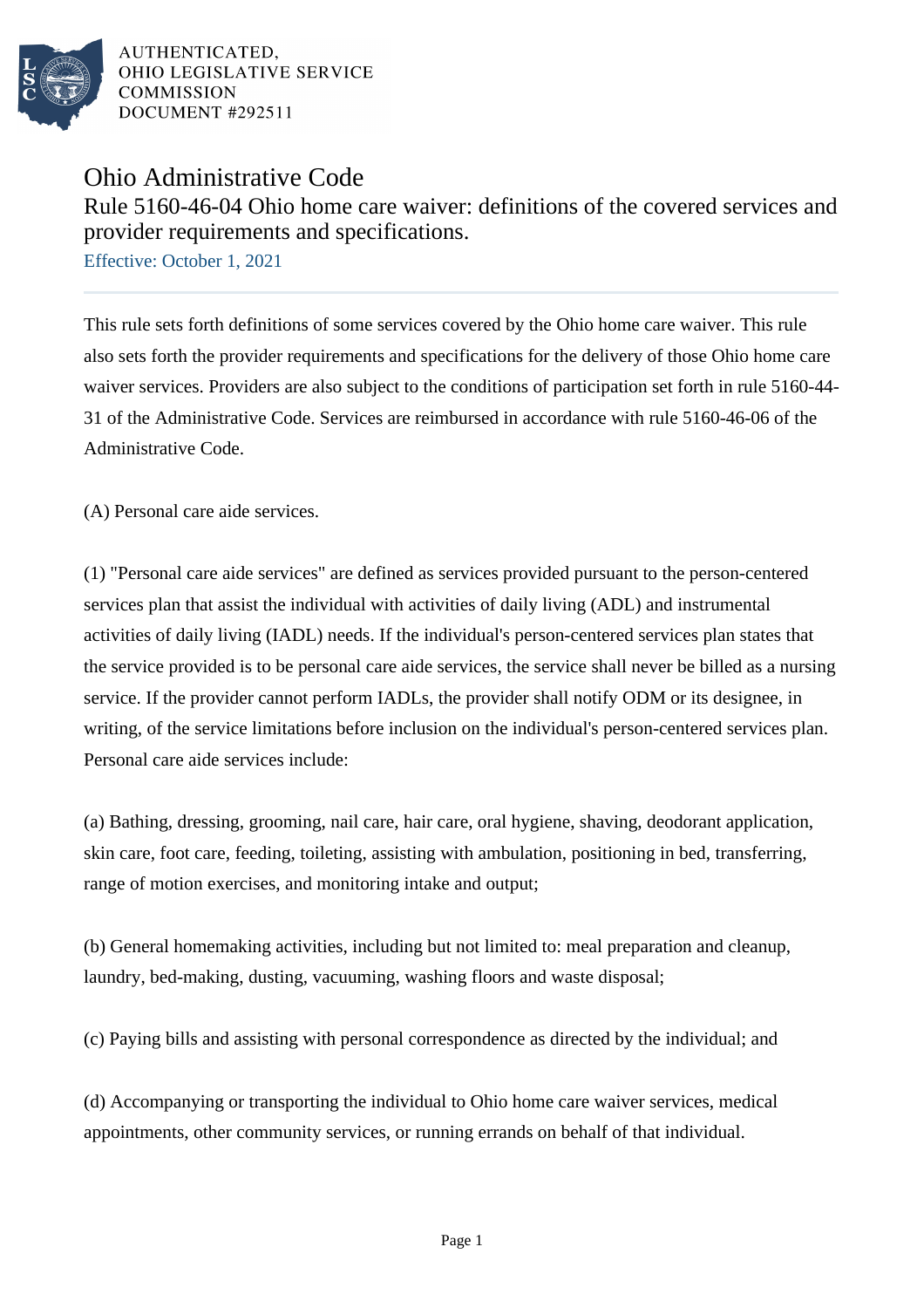

(2) Personal care aide services do not include tasks performed, or services provided as part of the home maintenance and chore services set forth in rule 5160-44-12 of the Administrative Code.

(3) Personal care aide services do not include services performed in excess of the number of hours approved pursuant to the person-centered services plan.

(4) Personal care aides shall not administer prescribed or over-the-counter medications to the individual, but may, unless otherwise prohibited by the provider's certification or accreditation status, pursuant to paragraph (C) of rule 4723-13-02 of the Administrative Code, help the individual self-administer medications by:

(a) Reminding the individual when to take the medication, and observing to ensure the individual follows the directions on the container;

(b) Assisting the individual by taking the medication in its container from where it is stored and handing the container to the individual;

(c) Opening the container for an individual who is physically unable to open the container;

(d) Assisting an individual who is physically-impaired, but mentally alert, in removing oral or topical medication from the container and in taking or applying the medication; and

(e) Assisting an individual who is physically unable to place a dose of medication in his or her mouth without spilling or dropping it by placing the dose in another container and placing that container to the mouth of the individual.

(5) Personal care aide services shall be delivered by one of the following:

(a) An employee of a medicare-certified, or otherwise-accredited home health agency; or

(b) A non-agency personal care aide.

(6) In order to be a provider and submit a claim for reimbursement, all personal care aide service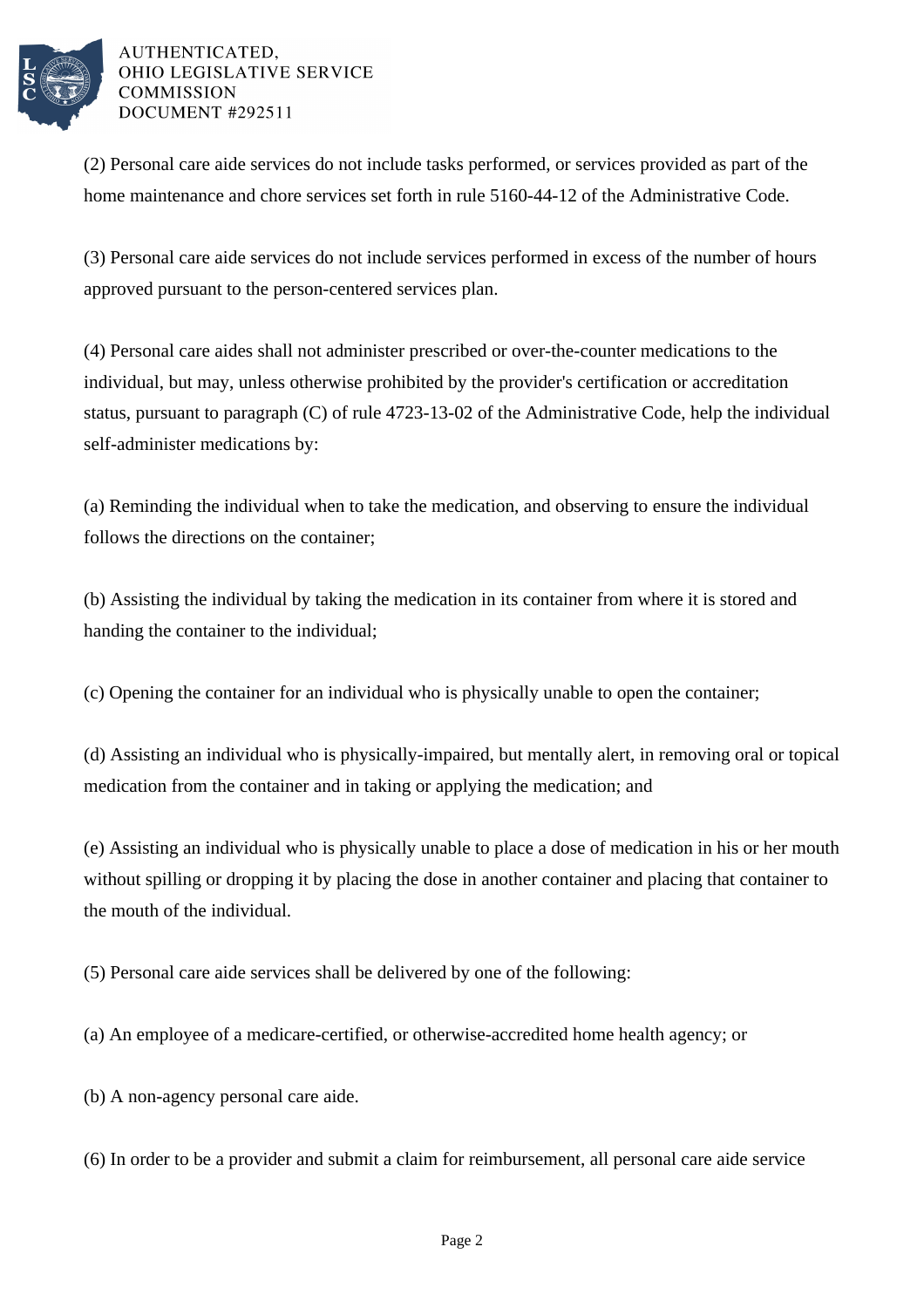

providers shall meet the following:

(a) May be the individual's legally responsible family member as that term is defined in rule 5160- 45-01 of the Administrative Code if the legally responsible family member is employed by a medicare-certified, otherwise-accredited, or other ODM-approved agency.

(b) May be the foster caregiver of the individual if the foster caregiver is employed by a medicarecertified, otherwise-accredited, or other ODM-approved agency.

(c) Be providing personal care aide services for one individual, or for up to three individuals in a group setting during a face-to-face visit.

(d) Comply with the additional applicable provider-specific requirements as specified in paragraph  $(A)(7)$  or  $(A)(8)$  of this rule.

(7) Medicare-certified and otherwise-accredited agencies shall ensure that personal care aides meet the following requirements:

(a) Before commencing service delivery, the personal care aide shall:

(i) Obtain a certificate of completion of either a competency evaluation program or training and competency evaluation program approved or conducted by the Ohio department of health under section 3721.31 of the Revised Code, or the medicare competency evaluation program for home health aides as specified in 42 C.F.R. 484.80 (as in effect on October 1, 2021), and

(ii) Obtain and maintain first aid certification from a program that may be from a class that is solely internet-based, and that does not have to include hands-on training by a certified first aid instructor and a successful return demonstration of what was learned in the course.

(b) Maintain evidence of the completion of twelve hours of in-service continuing education within a twelve-month period, excluding agency and program-specific orientation. Continuing education shall be initiated immediately, and shall be completed annually thereafter.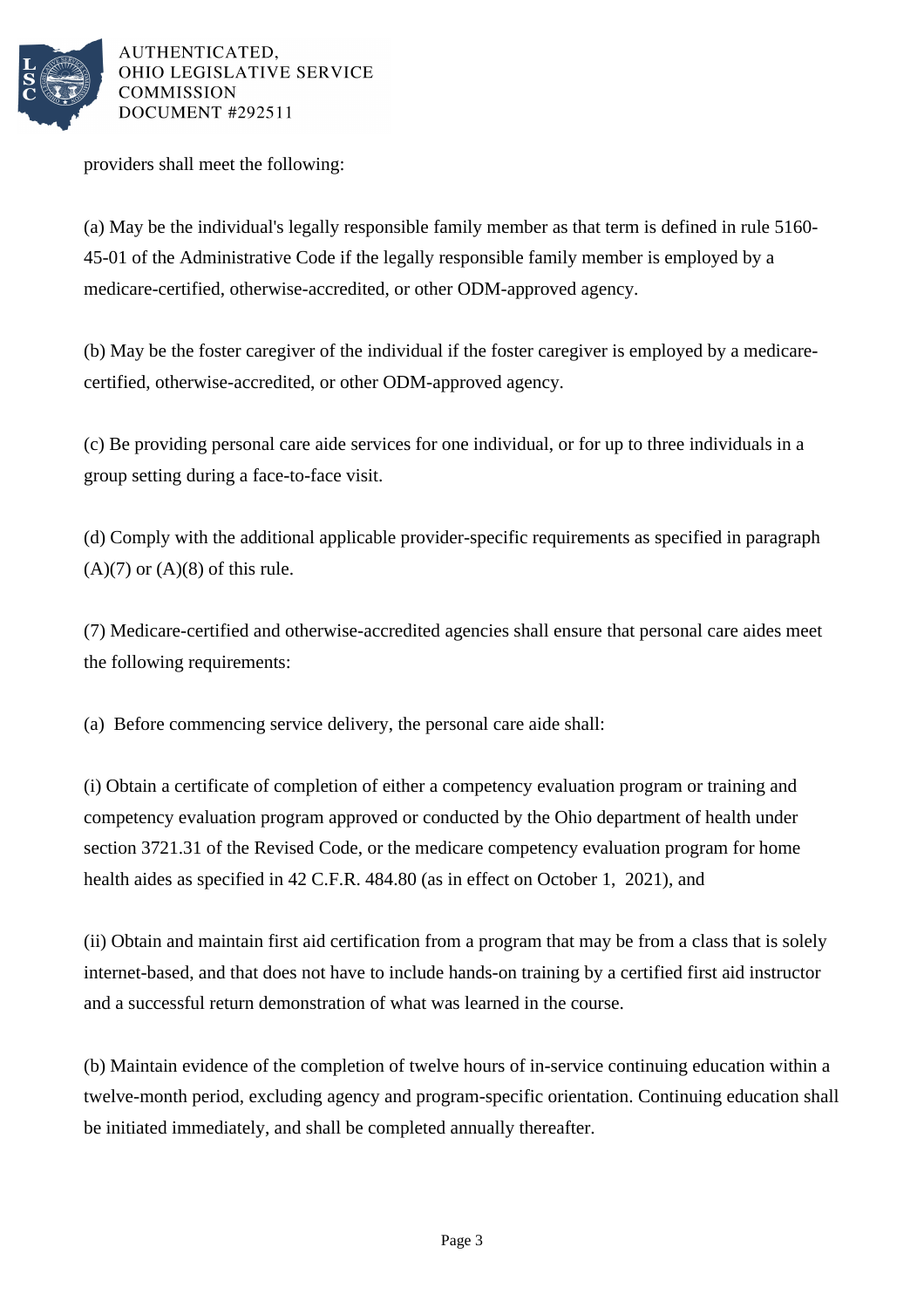

(c) Receive supervision from an Ohio-licensed RN, or an Ohio-licensed LPN, at the direction of an RN in accordance with section 4723.01 of the Revised Code. The supervising RN, or LPN at the direction of an RN, shall:

(i) Conduct a face-to-face individual home visit explaining the expected activities of the personal care aide, and identifying the individual's personal care aide services to be provided.

(ii) Conduct a face-to-face individual home visit at least every sixty days while the personal care aide is present and providing care to evaluate the provision of personal care aide services, and the individual's satisfaction with care delivery and personal care aide performance. The visit shall be documented in the individual's record.

(iii) Discuss the evaluation of personal care aide services with the case manager.

(d) Face-to-face visits referenced in this paragraph may be conducted by telephone or electronically, unless the individual's needs necessitate a face-to-face visit.

(8) Non-agency personal care aides shall meet the following requirements:

(a) Before commencing service delivery personal care aides shall have:

(i) Obtained a certificate of completion within the last twenty-four months for either a competency evaluation program or training and competency evaluation program approved or conducted by the Ohio department of health in accordance with section 3721.31 of the Revised Code; or the medicare competency evaluation program for home health aides as specified in 42 C.F.R. 484.80 (as in effect on October 1, 2021); or other equivalent training program. The program shall include training in the following areas:

(A) Personal care aide services as defined in paragraph (A)(1) of this rule;

(B) Basic home safety; and

(C) Universal precautions for the prevention of disease transmission, including hand-washing and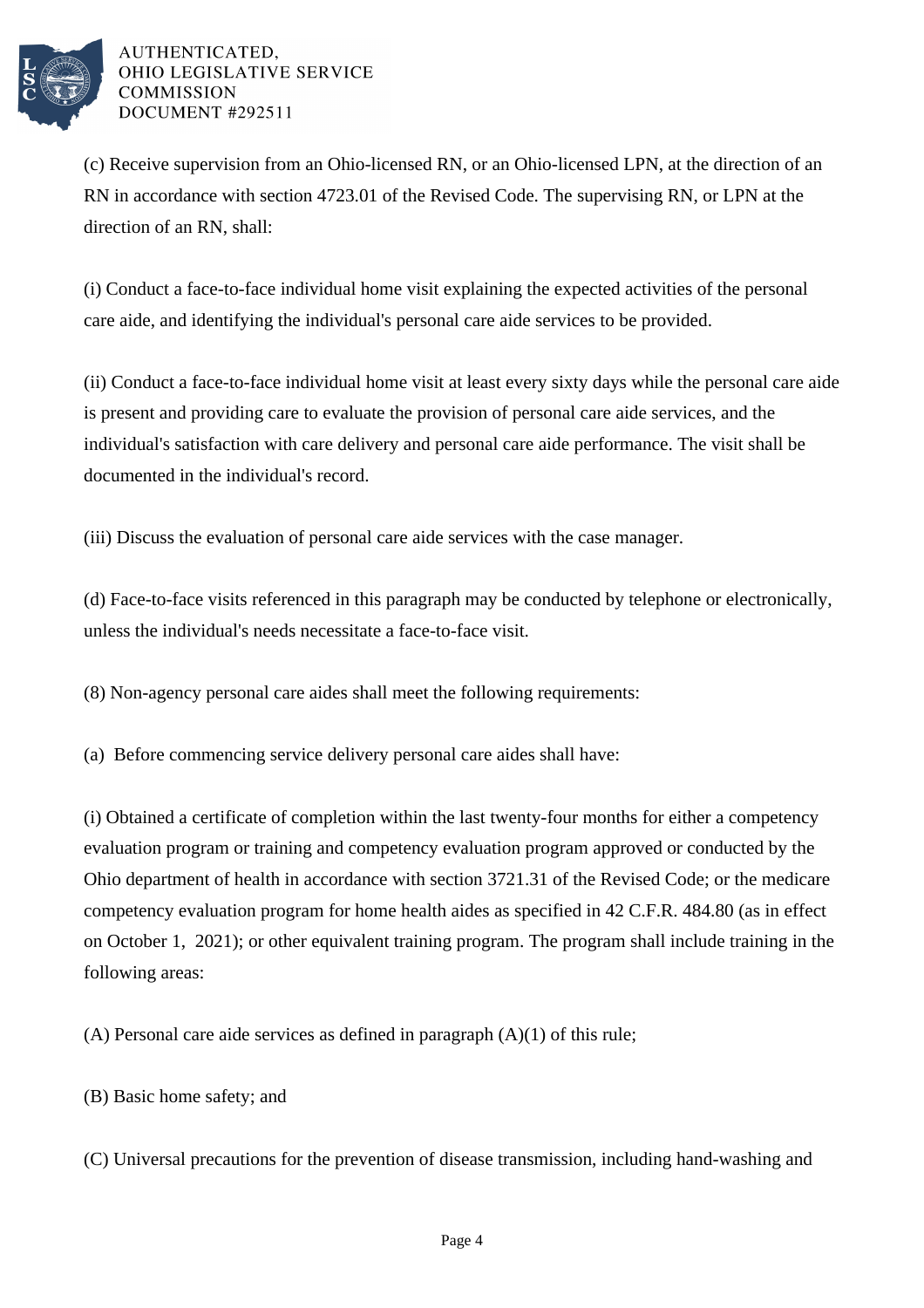

proper disposal of bodily waste and medical instruments that are sharp or may produce sharp pieces if broken.

(ii) Obtained and maintain first aid certification from a class that may be solely internet-based and that does not have to include hands-on training by a certified first aid instructor and a successful return demonstration of what was learned in the course.

(b) Complete twelve hours of in-service continuing education annually that shall occur on or before the anniversary date of their enrollment as a medicaid personal care aide provider. Continuing education topics include, but are not limited to, health and welfare of the individual, cardiopulmonary resuscitation (CPR), patient rights, emergency preparedness, communication skills, aging sensitivity, developmental stages, nutrition, transfer techniques, disease-specific trainings, and mental health issues.

(c) Comply with the individual's or the individual's authorized representative's specific personal care aide service instructions, and perform a return demonstration upon request of the individual or the case manager.

(d) Comply with ODM monitoring requirements in accordance with rule 5160-45-06 of the Administrative Code.

(9) All personal care aide providers shall maintain a clinical record for each individual served in a manner that protects the confidentiality of these records. Medicare-certified, or otherwise-accredited agencies, shall maintain the clinical records at their place of business. Non-agency personal care aides shall maintain the clinical records at their place of business, and maintain a copy in the individual's residence. For the purposes of this rule, the place of business shall be a location other than the individual's residence. At a minimum, the clinical record shall contain:

(a) Identifying information, including but not limited to: name, address, age, date of birth, sex, race, marital status, significant phone numbers and health insurance identification numbers of the individual.

(b) The medical history of the individual.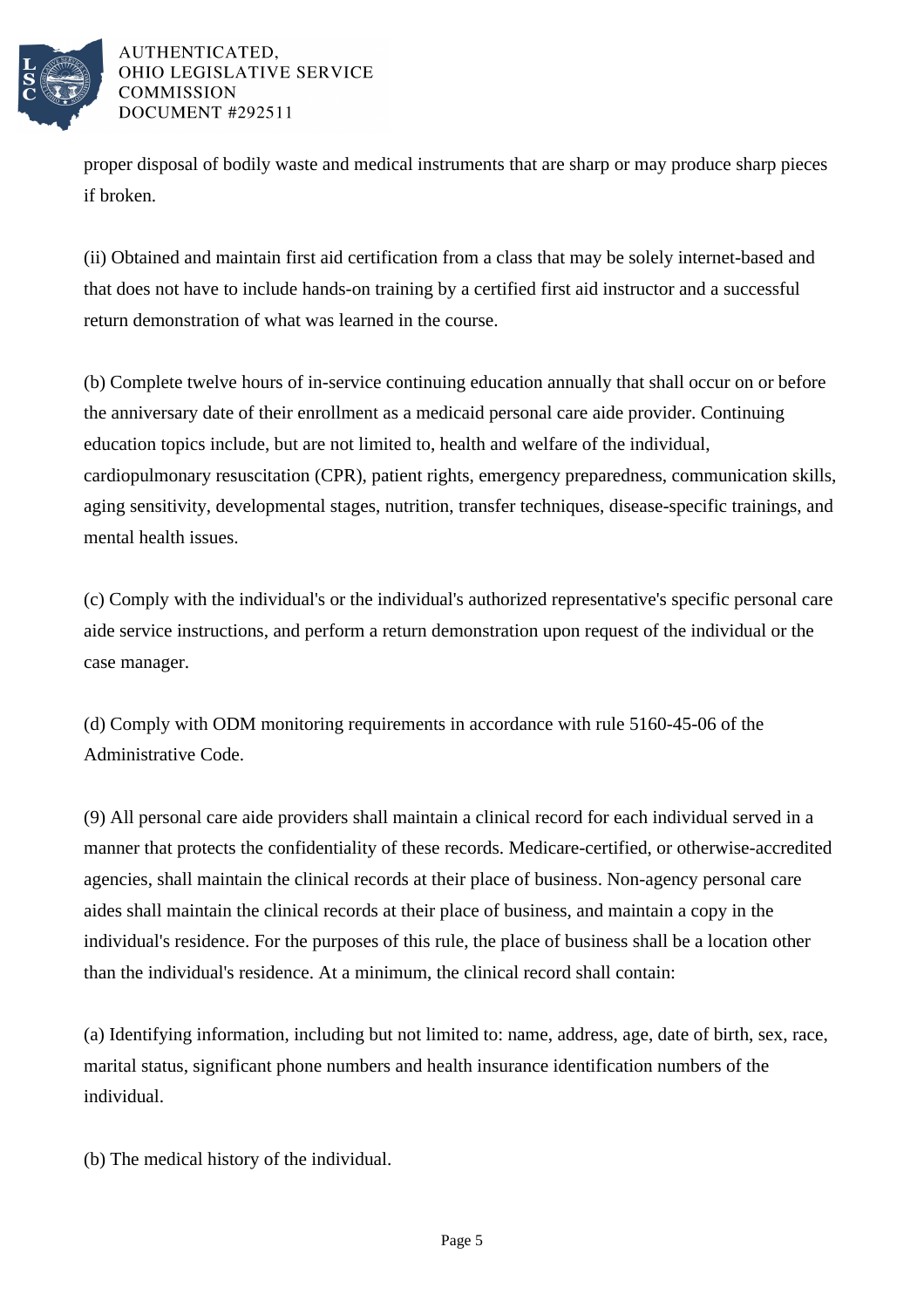

(c) The name of individual's treating physician.

(d) A copy of the initial and all subsequent person-centered services plans.

(e) Documentation of all drug and food interactions, allergies and dietary restrictions.

(f) A copy of any advance directives including, but not limited to, do not resuscitate (DNR) order or medical power of attorney, if they exist.

(g) Documentation of tasks performed or not performed, arrival and departure times, and the dated signatures of the provider and individual or the individual's authorized representative, verifying the service delivery upon completion of service delivery. The individual or the individual's authorized representative's signature of choice shall be documented on the individual's person-centered services plan, and shall include any of the following: a handwritten signature, initials, a stamp or mark, or an electronic signature.

(h) Progress notes signed and dated by the personal care aide, documenting all communications with the case manager, treating physician, other members of the team, and documenting any unusual events occurring during the visit, and the general condition of the individual.

(i) A discharge summary, signed and dated by the departing non-agency personal care aide or the RN supervisor of an agency personal care aide, at the point the personal care aide is no longer going to provide services to the individual, or when the individual no longer needs personal care aide services. The summary should include documentation regarding progress made toward achievement of goals as specified on the individual's all services plan and indicate any recommended follow-ups or referrals.

(B) Adult day health center services.

(1) "Adult day health center services (ADHCS)" are regularly scheduled services delivered at an adult day health center to individuals who are age eighteen or older. A qualifying adult day health center must be a freestanding building or a space within another building that shall not be used for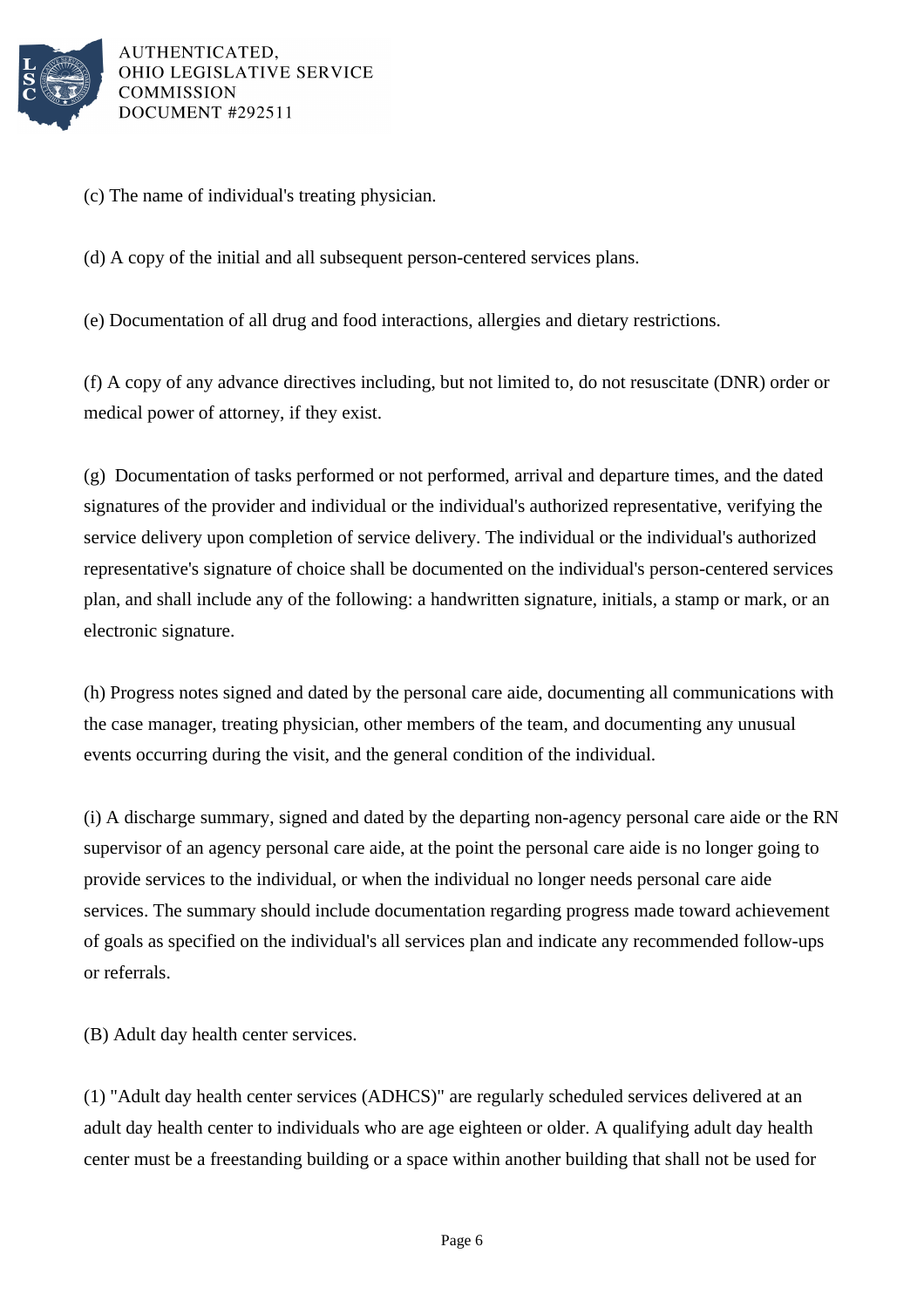

other purposes during the provision of ADHCS.

(a) An adult day health center shall provide:

(i) Waiver nursing services as set forth in rule 5160-44-22 of the Administrative Code, or personal care aide services as set forth in paragraph  $(A)(1)$  of this rule;

(ii) Recreational and educational activities; and

(iii) At least one meal, but no more than two meals, per day that meet the individual's dietary requirements.

(b) An adult day health center may also provide:

(i) Skilled therapy services as set forth in rule 5160-12-01 of the Administrative Code; and

(ii) Transportation of the individual to and from ADHCS.

(c) ADHCS are reimbursable at a full-day rate when five or more hours are provided to an individual in a day. ADHCS are reimbursable at a half-day rate when less than five hours are provided in a day.

(d) All of the services set forth in paragraphs  $(B)(1)(a)$  and  $(B)(1)(b)$  of this rule and delivered by an adult day health center shall not be reimbursed as separate services.

(e) ADHCS providers approved to provide services on the effective date of this rule may also furnish ADHCS described in paragraph (B) of this rule at the individual's place of residence, telephonically, or electronically.

(2) ADHCS do not include services performed in excess of what is approved pursuant to, and specified on, the individual's person-centered services plan.

(3) In order to be a provider and submit a claim for reimbursement, providers of ADHCS shall operate the adult day health center in compliance with all federal, state and local laws, rules and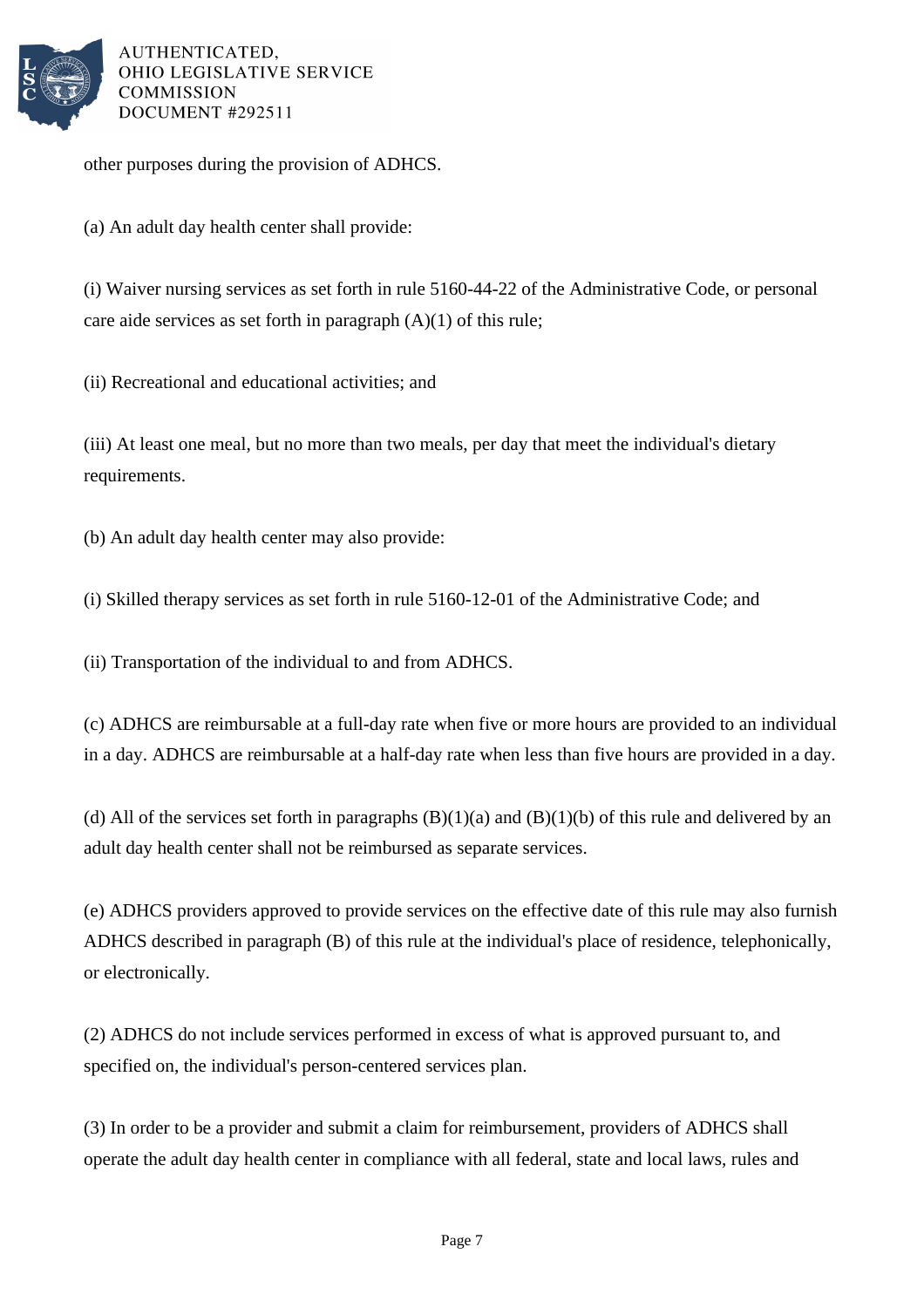

regulations.

(4) All providers of ADHCS shall:

(a) Comply with federal nondiscrimination regulations as set forth in 45 C.F.R. part 80 (as in effect on October 1, 2021).

(b) Provide for replacement coverage of a loss due to theft, property damage, and/or personal injury; and maintain a written procedure identifying the steps an individual takes to file a liability claim. Upon request, verification of coverage shall be provided to ODM or its designee.

(c) Maintain evidence of non-licensed direct care staff's completion of twelve hours of in-service training every twelve months.

(d) Ensure that any waiver nursing services provided are within the nurse's scope of practice as set forth in rule 5160-44-22 of the Administrative Code.

(e) Provide task-based instruction to direct care staff providing personal care aide services as set forth in paragraph  $(A)(1)$  of this rule.

(f) At all times, maintain a one to six ratio of paid direct care staff to individuals.

(5) Providers of ADHCS shall maintain a clinical record for each individual served in a manner that protects the confidentiality of these records. At a minimum, the clinical record shall contain the following:

(a) Identifying information, including but not limited to: name, address, age, date of birth, sex, race, marital status, significant phone numbers, and health insurance identification numbers of the individual.

(b) The medical history of the individual.

(c) The name of the individual's treating physician.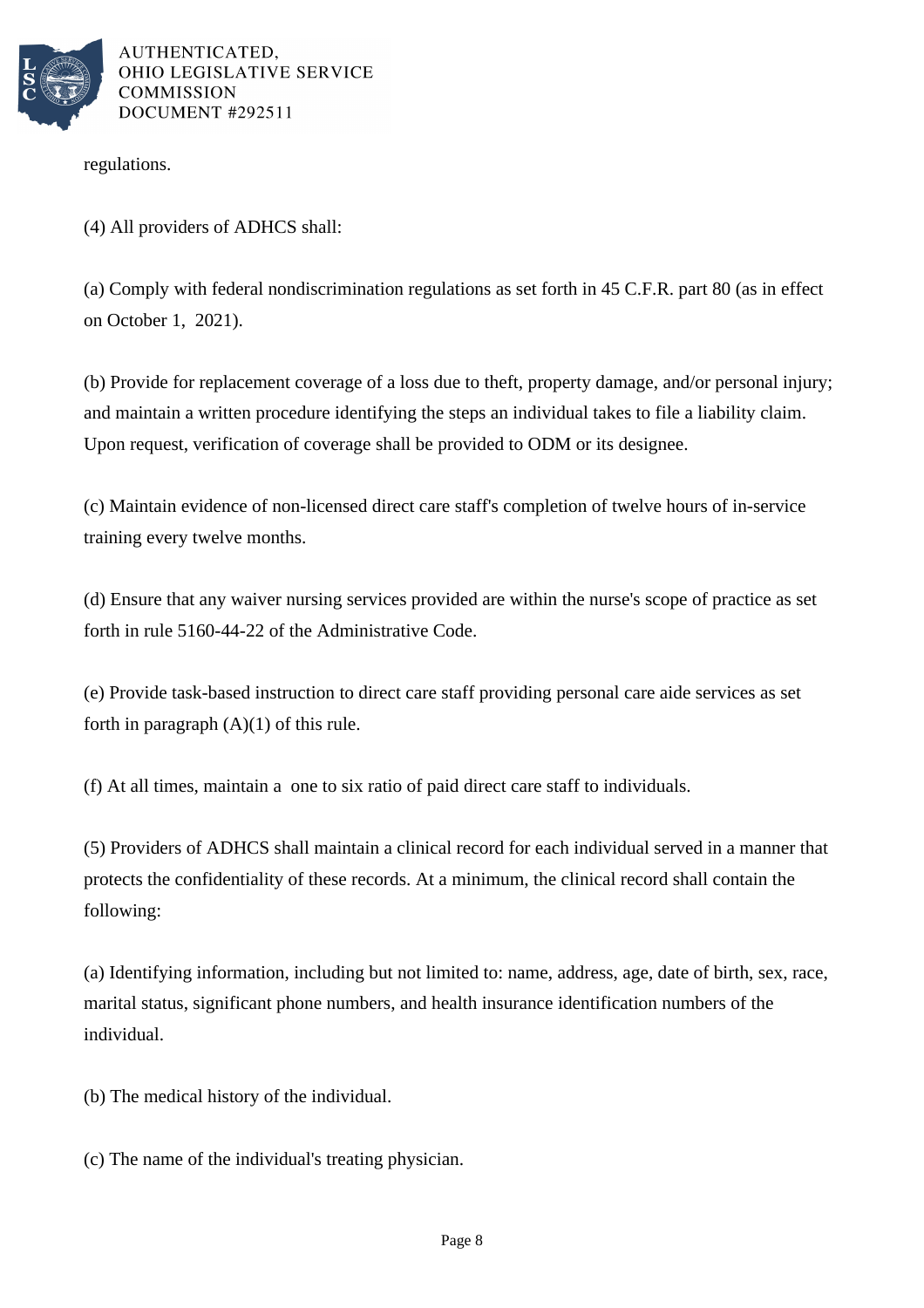

(d) A copy of the initial and all subsequent all services plans.

(e) A copy of any advance directive including, but not limited to, DNR order or medical power of attorney, if they exist.

(f) Documentation of all drug and food interactions, allergies and dietary restrictions.

(g) Documentation that clearly shows the date of ADHCS delivery, including tasks performed or not performed, and the individual's arrival and departure times. Nothing shall prohibit the use of technology-based systems in collecting and maintaining the documentation required by this paragraph.

(h) A discharge summary, signed and dated by the departing ADHCS provider, at the point the ADHCS provider is no longer going to provide services to the individual, or when the individual no longer needs ADHCS. The summary should include documentation regarding progress made toward goal achievement and indicate any recommended follow-ups or referrals.

(i) Documentation of the information set forth in rule 5160-44-22 of the Administrative Code when the individual is provided waiver nursing and/or skilled therapy services.

(C) Supplemental adaptive and assistive device services.

(1) "Supplemental adaptive and assistive device services" are medical equipment, supplies and devices, and vehicle modifications to a vehicle owned by the individual, or a family member, or someone who resides in the same household as the individual, that are not otherwise available through any other funding source and that are suitable to enable the individual to function with greater independence, avoid institutionalization, and reduce the need for human assistance. All supplemental adaptive and assistive device services shall be prior-approved by ODM or its designee. ODM or its designee shall only approve the lowest cost alternative that meets the individual's needs as determined during the assessment process.

(a) Reimbursement for medical equipment, supplies and vehicle modifications shall not exceed a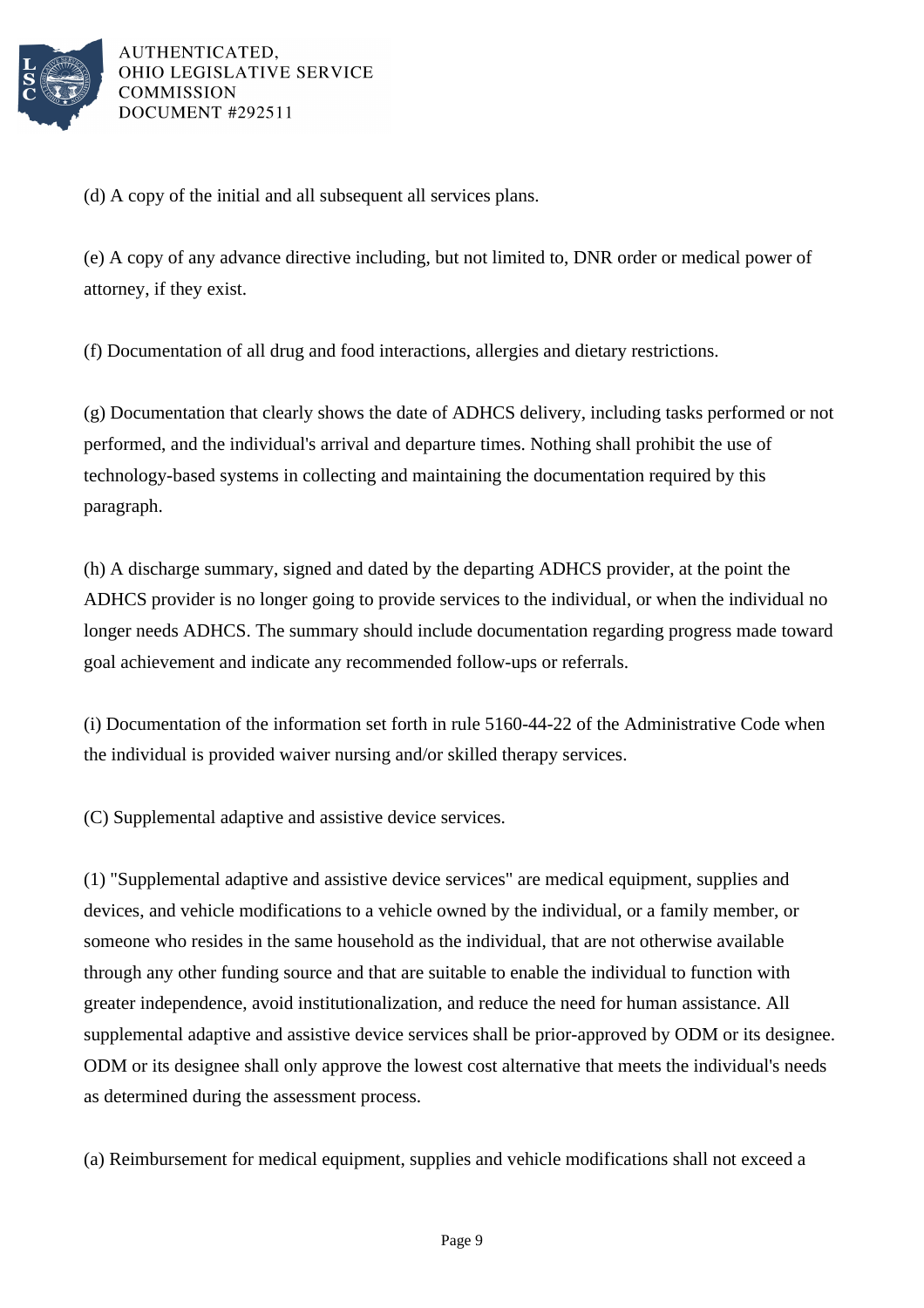

combined total of ten thousand dollars within a calendar year per individual.

(b) ODM or its designee shall not approve the same type of medical equipment, supplies and devices for the same individual during the same calendar year, unless there is a documented need for ongoing medical equipment, supplies or devices as documented by a licensed health care professional, or a documented change in the individual's medical and/or physical condition requiring the replacement.

(c) ODM or its designee shall not approve the same type of vehicle modification for the same individual within the same three-year period, unless there is a documented change in the individual's medical and/or physical condition requiring the replacement.

(d) Supplemental adaptive and assistive device services do not include:

(i) Items considered by the federal food and drug administration as experimental or investigational;

(ii) Funding of down payments toward the purchase or lease of any supplemental adaptive and assistive device services;

(iii) Equipment, supplies or services furnished in excess of what is approved in the individual's person-centered services plan;

(iv) Replacement equipment or supplies or repair of previously approved equipment or supplies that have been damaged as a result of perceived misuse, abuse or negligence; and

(v) Activities described in paragraph  $(C)(2)(c)$  of this rule.

(2) Vehicle modifications.

(a) Reimbursable vehicle modifications include operating aids, raised and lowered floors, raised doors, raised roofs, wheelchair tie-downs, scooter/wheelchair handling devices, transfer seats, remote devices, lifts, equipment repairs and/or replacements, and transfers of equipment from one vehicle to another for use by the same individual. Vehicle modifications may also include the itemized cost, and separate invoicing of vehicle adaptations associated with the purchase of a vehicle that has not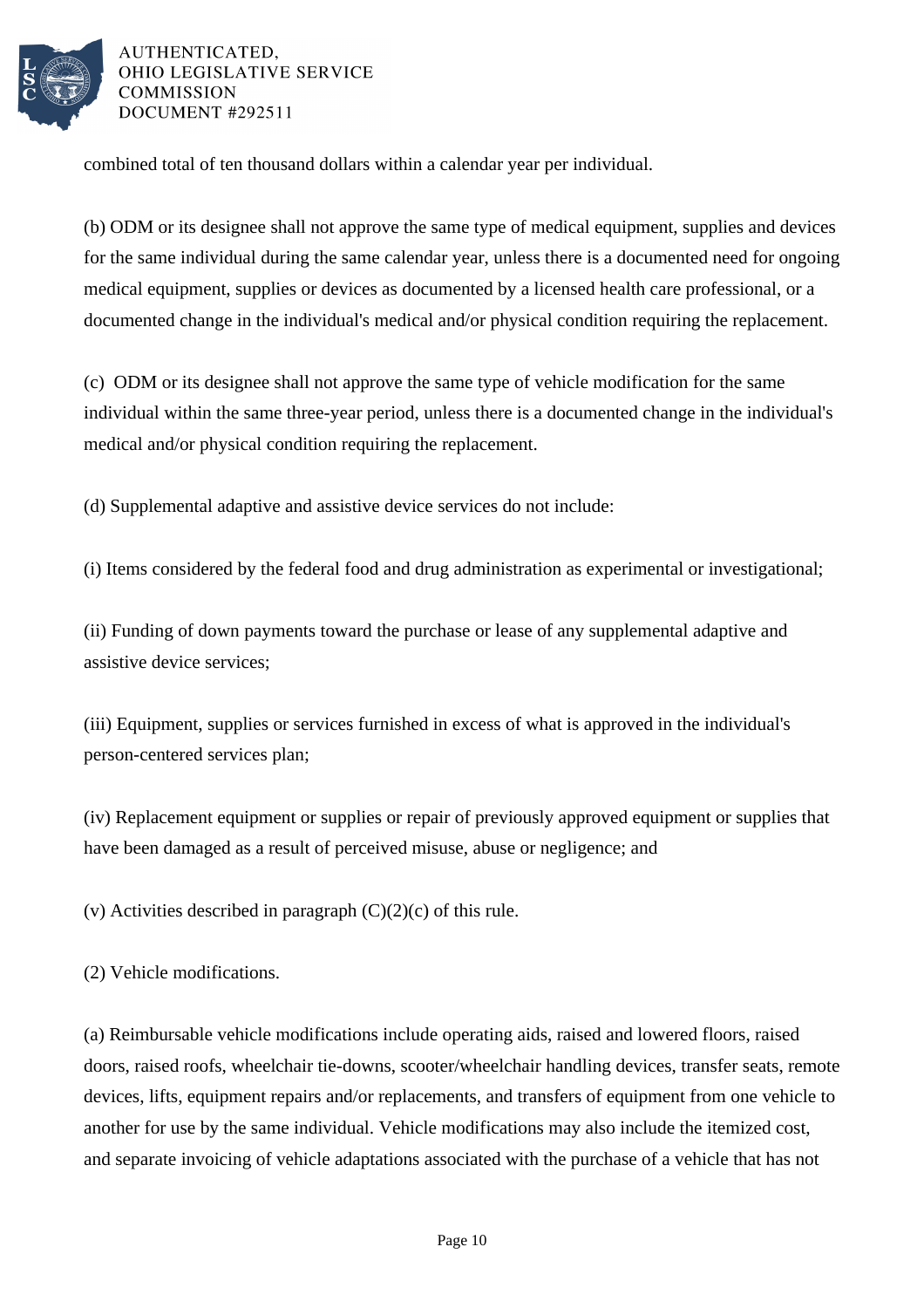

been pre-owned or pre-leased.

(b) Before the authorization of a vehicle modification, the individual and, if applicable, any other person(s) who will operate the vehicle shall provide ODM or its designee with documentation of:

(i) A valid driver's license, with appropriate restrictions, and if requested, evidence of the successful completion of driver training from a qualified driver rehabilitation specialist, or a written statement from a qualified driver rehabilitation specialist attesting to the driving ability and competency of the individual and/or other person(s) operating the vehicle;

(ii) Proof of ownership of the vehicle to be modified;

(iii) Vehicle owner's collision and liability insurance for the vehicle being modified; and

(iv) A written statement from a certified mechanic stating the vehicle is in good operating condition.

(c) Vehicle modifications do not include:

(i) Payment toward the purchase or lease of a vehicle, except as set forth in paragraph  $(C)(2)(a)$  of this rule;

(ii) Routine care and maintenance of vehicle modifications and devices;

(iii) Permanent modification of leased vehicles;

(iv) Vehicle inspection costs;

(v) Vehicle insurance costs;

(vi) New vehicle modifications or repair of previously approved modifications that have been damaged as a result of confirmed misuse, abuse or negligence; and

(vii) Services performed in excess of what is approved pursuant to, and specified on, the individual's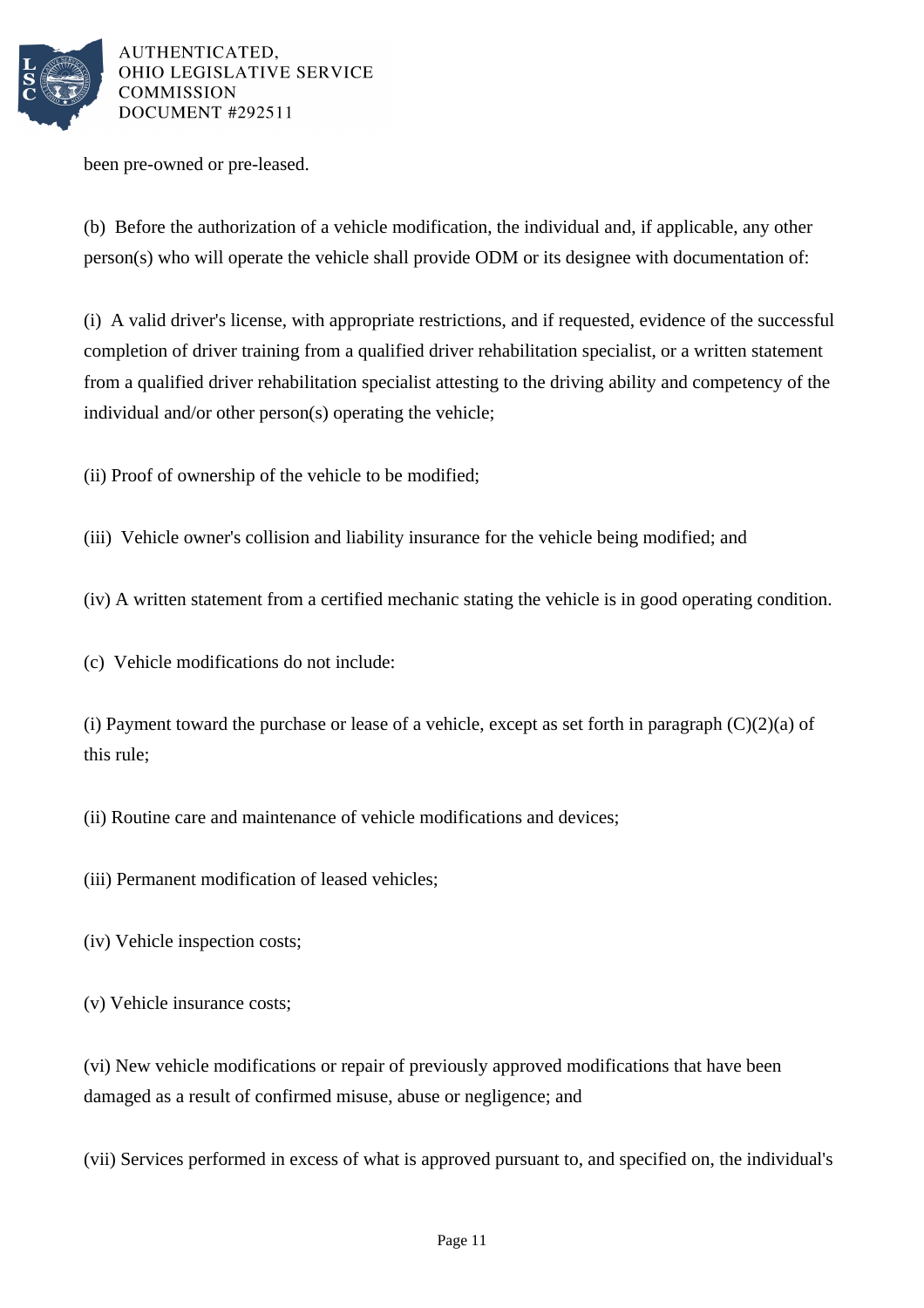

all services plan.

(3) In order to be a provider and submit a claim for supplemental adaptive and assistive device services, the provider shall:

(a) Ensure all manufacturer's rebates have been deducted before requesting reimbursement for supplemental adaptive and assistive device services.

(b) Ensure the supplemental adaptive and assistive device was tested and is in proper working order, and is subject to warranty in accordance with industry standards.

(4) Providers of supplemental adaptive and assistive device services shall maintain a clinical record for each individual they serve in a manner that protects the confidentiality of these records. At a minimum, the clinical record shall include:

(a) Identifying information, including but not limited to name, address, age, date of birth, sex, race, marital status, significant phone numbers, and health insurance identification numbers of the individual.

(b) The name of the individual's treating physician.

(c) A copy of the initial and all subsequent person-centered services plans.

(d) Documentation that clearly shows the date the supplemental adaptive and assistive device service was provided. Nothing shall prohibit the use of technology-based systems in collecting and maintaining the documentation required by this paragraph.

(D) Supplemental transportation services.

(1) "Supplemental transportation services" are transportation services that are not available through any other resource that enable an individual to access waiver services and other community resources specified on the individual's person-centered services plan. Supplemental transportation services include, but are not limited to assistance in transferring the individual from the point of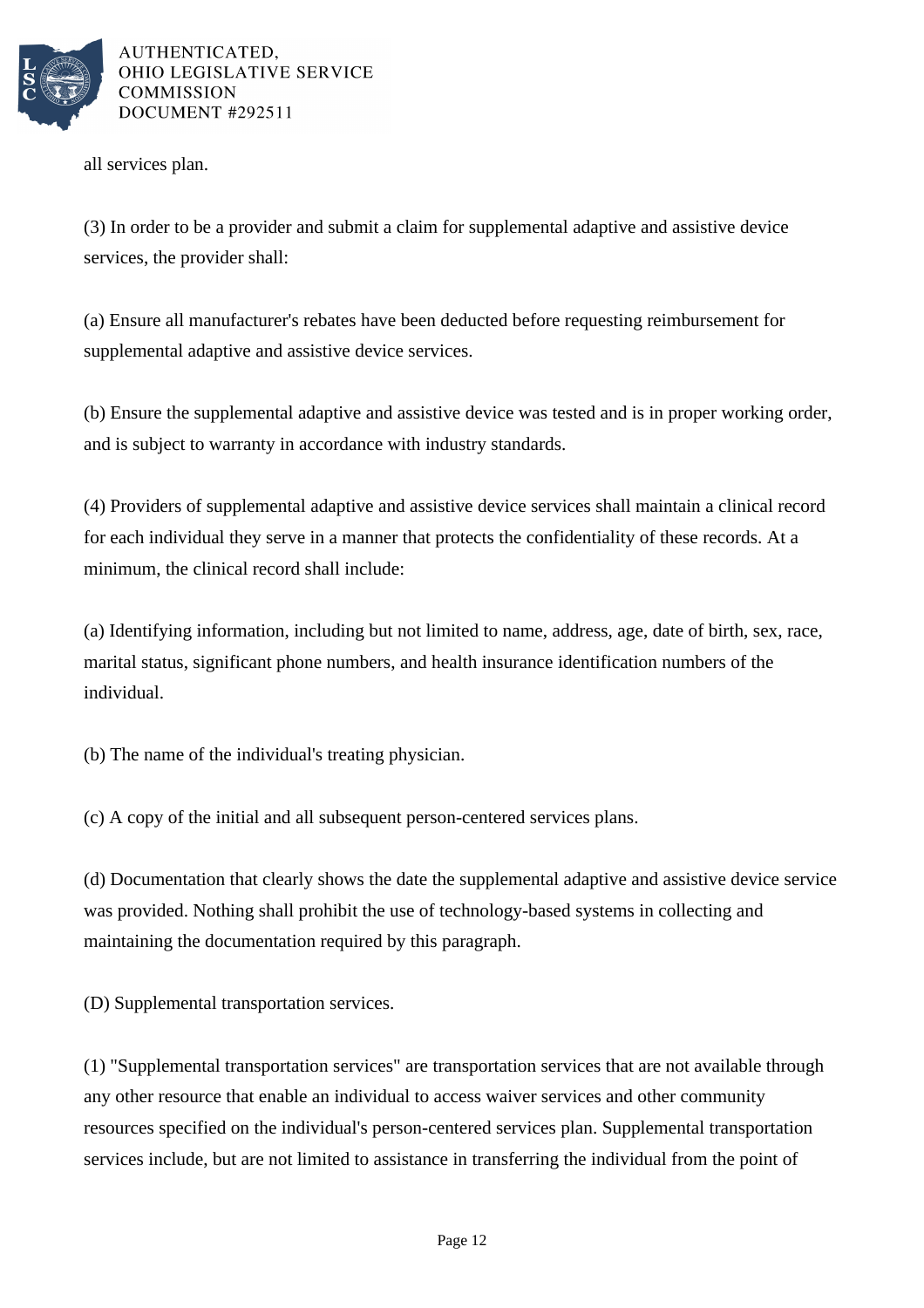

pick-up to the vehicle and from the vehicle to the destination point.

(2) Supplemental transportation services do not include services performed in excess of what is approved pursuant to, and specified on, the individual's all services plan.

(3) Agency supplemental transportation service providers shall:

(a) Maintain a current list of drivers.

(b) Ensure all drivers providing supplemental transportation services are age eighteen or older.

(c) Maintain a copy of the valid driver's license for each driver.

(d) Maintain collision and liability insurance for each vehicle and driver used to provide supplemental transportation services.

(e) Obtain and exhibit evidence of a valid motor vehicle inspection from the Ohio highway patrol for each vehicle used in the provision of supplemental transportation services.

(f) Obtain and maintain a certificate of completion of a course in first aid for each driver used to provide supplemental transportation services that may be from a class that is soley through the internet, and does not have to include hands-on training from a certified first aid instructor and the performance of a successful return demonstration of what was learned in the course.

(g) Ensure drivers are not the individual's legally responsible family member, as that term is defined in rule 5160-45-01 of the Administrative Code.

(h) Ensure drivers are not the individual's foster caregivers.

(4) Non-agency supplemental transportation service providers shall:

(a) Be age eighteen or older.